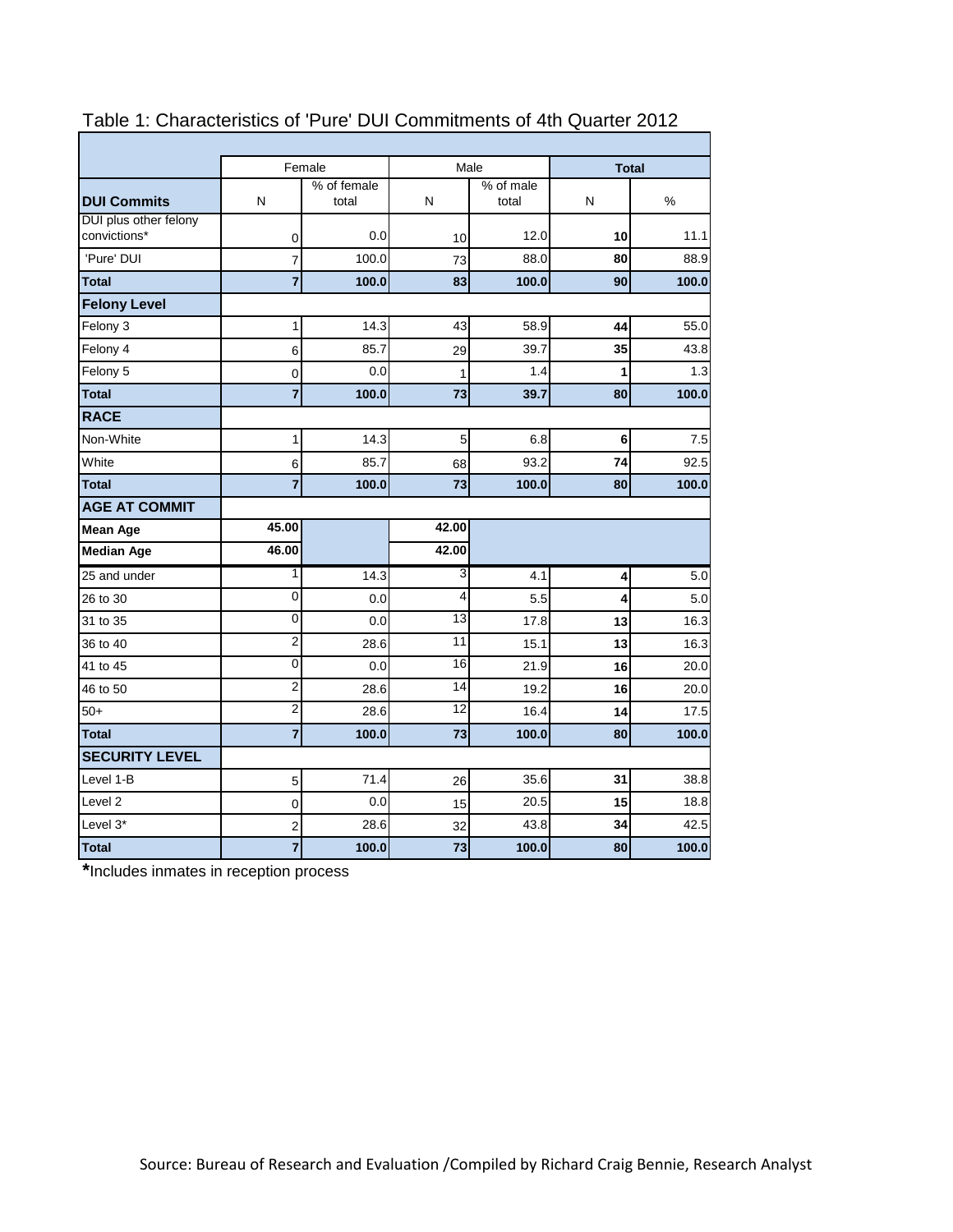|                                               |                | Female               |                         | Male               | <b>Total</b>   |       |  |  |  |  |
|-----------------------------------------------|----------------|----------------------|-------------------------|--------------------|----------------|-------|--|--|--|--|
| 'Pure' DUIs by County of<br><b>Commitment</b> | N              | % of female<br>total | N                       | % of male<br>total | N              | $\%$  |  |  |  |  |
| <b>BUTLER</b>                                 | 0              | 0.0                  | 6                       | 8.2                | 6 <sup>1</sup> | 7.5   |  |  |  |  |
| <b>CLERMONT</b>                               | 0              | 0.0                  | $\overline{2}$          | 2.7                | $\overline{2}$ | 2.5   |  |  |  |  |
| <b>CUYAHOGA</b>                               | 0              | 0.0                  | 10                      | 13.7               | 10             | 12.5  |  |  |  |  |
| <b>FRANKLIN</b>                               | 0              | 0.0                  | 6                       | 8.2                | 6              | 7.5   |  |  |  |  |
| <b>HAMILTON</b>                               | 1              | 14.3                 | 3                       | 4.1                | 4              | 5.0   |  |  |  |  |
| <b>LAKE</b>                                   | 0              | 0.0                  | $\Omega$                | 0.0                | 0              | 0.0   |  |  |  |  |
| <b>LORAIN</b>                                 | 0              | 0.0                  | 2                       | 2.7                | $\overline{2}$ | 2.5   |  |  |  |  |
| <b>PORTAGE</b>                                | $\overline{0}$ | 0.0                  | $\overline{0}$          | 0.0                | 0              | 0.0   |  |  |  |  |
| <b>STARK</b>                                  | $\Omega$       | 0.0                  | $\overline{\mathbf{c}}$ | 2.7                | $\overline{2}$ | 2.5   |  |  |  |  |
| <b>SUMMIT</b>                                 | 1              | 14.3                 | 4                       | 5.5                | 5              | 6.3   |  |  |  |  |
| <b>WARREN</b>                                 | 0              | 0.0                  | 1                       | 1.4                | 1              | 1.3   |  |  |  |  |
| <b>ALL OTHERS</b>                             | 5              | 71.4                 | 37                      | 50.7               | 42             | 52.5  |  |  |  |  |
| <b>Total</b>                                  | $\overline{7}$ | 100.0                | 73                      | 100.0              | 80             | 100.0 |  |  |  |  |
| 'Pure' DUIs by Current<br><b>Status</b>       |                |                      |                         |                    |                |       |  |  |  |  |
| New Admission from Court                      | 3              | 42.9                 | 41                      | 56.2               | 44             | 55.0  |  |  |  |  |
| Admin, Transfer                               | $\overline{2}$ | 28.6                 | 28                      | 38.4               | 30             | 37.5  |  |  |  |  |
| <b>Returned AWL</b>                           | 1              | 14.3                 | 1                       | 1.4                | 2              | 2.5   |  |  |  |  |
| New Admission-Comm Cntrl Viol                 | $\Omega$       | 0.0                  | 1                       | 1.4                | 1              | 1.3   |  |  |  |  |
| Out to Court                                  | $\Omega$       | 0.0                  | 1                       | 1.4                | 1              | 1.3   |  |  |  |  |
| <b>Judicial Release</b>                       | 1              | 14.3                 | 0                       | 0.0                | 1              | 1.3   |  |  |  |  |
| Expiration of Stated Term (no<br>PRC)         | $\Omega$       | 0.0                  | 1                       | 1.4                | 1              | 1.3   |  |  |  |  |
| <b>Total</b>                                  | 7              | 100.0                | 73                      | 100.0              | 80             | 100.0 |  |  |  |  |

# Table 2: Characteristics of 'Pure' DUI Commitments of 4th Quarter 2012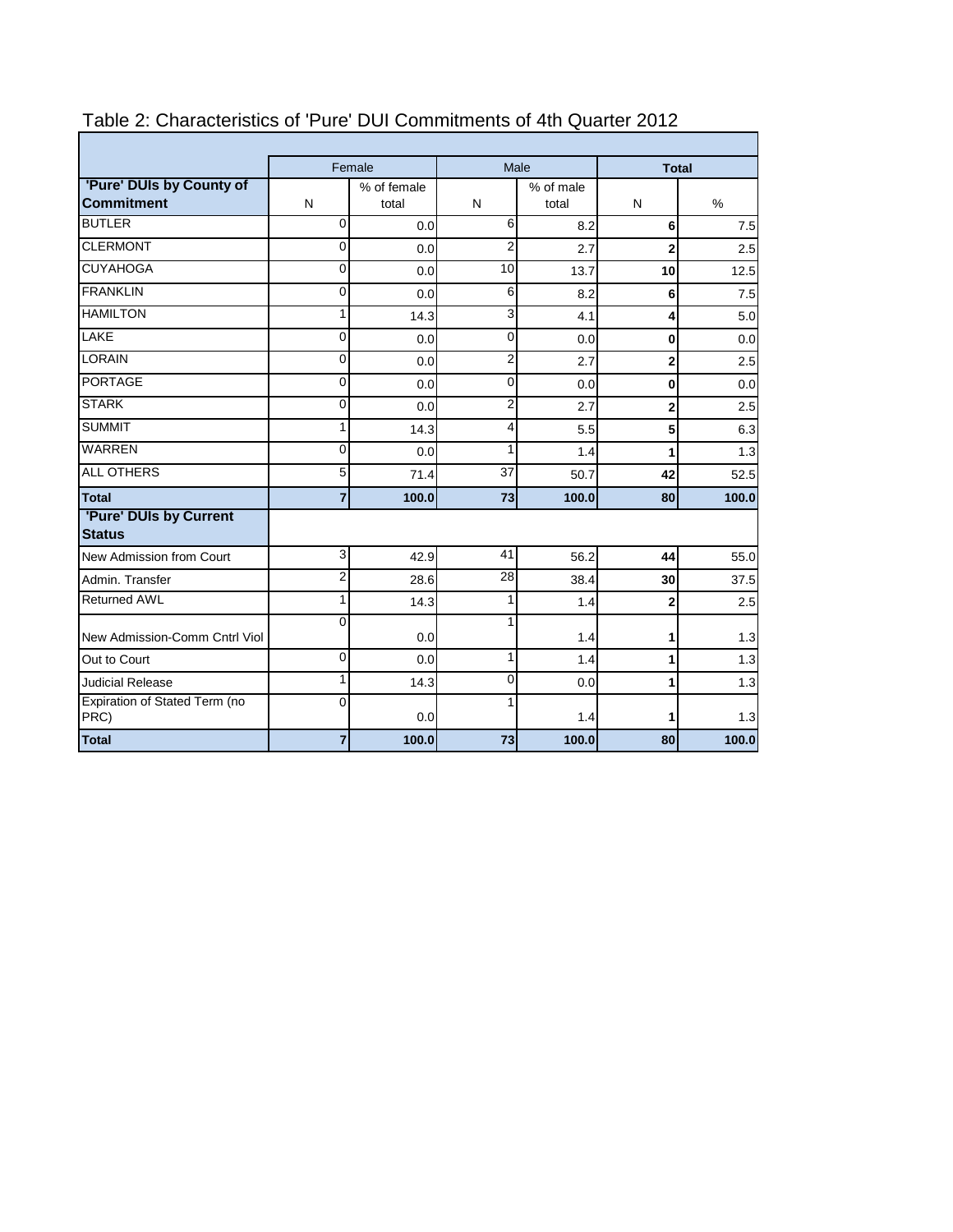| 'Pure' DUIs by Sentence In<br><b>Months</b>                 | Female         |       |                |       |                |       |  |
|-------------------------------------------------------------|----------------|-------|----------------|-------|----------------|-------|--|
|                                                             | 19.00          |       | 28.00          | Male  | <b>Total</b>   |       |  |
| <b>Mean Sentence</b>                                        |                |       |                |       |                |       |  |
| <b>Median Sentence</b>                                      | 18.00          |       | 24.00          |       |                |       |  |
| 1 TO 3                                                      | $\overline{O}$ | 0.0   | 1              | 1.4   | 1              | 1.3   |  |
| 4 TO 6                                                      | 0              | 0.0   | 3              | 4.1   | 3              | 3.8   |  |
| 7 TO 11                                                     | 0              | 0.0   | $\overline{2}$ | 2.7   | $\mathbf{2}$   | 2.5   |  |
| 12                                                          | 1              | 14.3  | $\overline{7}$ | 9.6   | 8              | 10.0  |  |
| 13 TO 17                                                    | 1              | 14.3  | 4              | 5.5   | 5 <sup>1</sup> | 6.3   |  |
| $\overline{18}$                                             | 1              | 14.3  | 6              | 8.2   | 7              | 8.8   |  |
| 19 TO 24                                                    | $\mathbf{1}$   | 14.3  | 15             | 20.5  | 16             | 20.0  |  |
| 25 TO 30                                                    | $\overline{2}$ | 28.6  | 12             | 16.4  | 14             | 17.5  |  |
| 31 TO 35                                                    | 0              | 0.0   | 1              | 1.4   | 1              | 1.3   |  |
| 36                                                          | 0              | 0.0   | 4              | 5.5   | 4              | 5.0   |  |
| 37 TO 47                                                    | 0              | 0.0   | 1              | 1.4   | $\mathbf{1}$   | 1.3   |  |
| 48 TO 59                                                    | 0              | 0.0   | 8              | 11.0  | 8              | 10.0  |  |
| $60+$                                                       | 1              | 14.3  | 9              | 12.3  | 10             | 12.5  |  |
| <b>Total</b>                                                | $\overline{7}$ | 100.0 | 73             | 100.0 | 80             | 100.0 |  |
| <b>PRIOR INCARCERATIONS</b><br>(includes all offense types) |                |       |                |       |                |       |  |
| None                                                        | $\overline{4}$ | 57.1  | 30             | 41.1  | 34             | 42.5  |  |
| One                                                         | $\overline{2}$ | 28.6  | 21             | 28.8  | 23             | 28.8  |  |
| Two                                                         | $\mathbf{1}$   | 14.3  | 10             | 13.7  | 11             | 13.8  |  |
| Three or more                                               | 0              | 0.0   | 12             | 16.4  | 12             | 15.0  |  |
| <b>Total</b>                                                | 7              | 100.0 | 73             | 100.0 | 80             | 100.0 |  |

### Table 3: Characteristics of 'Pure' DUI Commitments of 4th Quarter 2012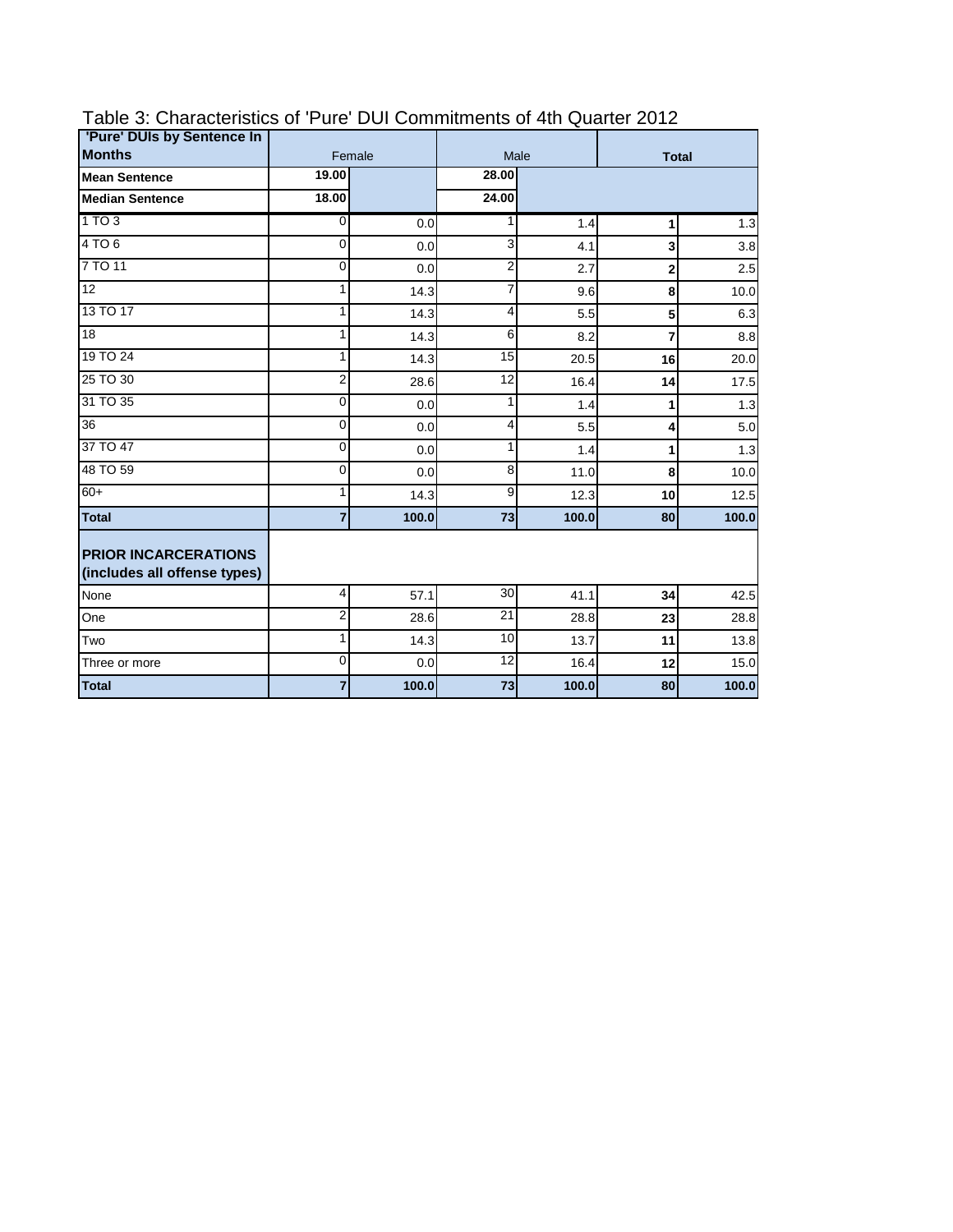| <b>'Pure' DUIs Currently</b><br><b>Incarcerated by Parent</b> |             |          |      |       |              |       |  |
|---------------------------------------------------------------|-------------|----------|------|-------|--------------|-------|--|
| Institution*                                                  |             | Female   | Male |       | <b>Total</b> |       |  |
| CCI                                                           | 0           | 2<br>0.0 |      | 2.7   | 2            | 2.5   |  |
| <b>MANCI</b>                                                  | 0           | 0.0      | 4    | 5.5   | 4            | 5.0   |  |
| <b>ORW</b>                                                    | 7           | 100.0    | 0    | 0.0   | 7            | 8.8   |  |
| PCI                                                           | 0           | 0.0      | 4    | 5.5   | 4            | 5.0   |  |
| <b>MACI</b>                                                   | $\mathbf 0$ | 0.0      | 5    | 6.8   | 5            | 6.3   |  |
| <b>CRC</b>                                                    | 0           | 0.0      | 27   | 37.0  | 27           | 33.8  |  |
| GCI                                                           | $\mathbf 0$ | 0.0      | 1    | 1.4   |              | 1.3   |  |
| <b>LORCI</b>                                                  | 0           | 0.0      | 16   | 21.9  | 16           | 20.0  |  |
| <b>BECI</b>                                                   | 0           | 0.0      | и    | 1.4   |              | 1.3   |  |
| <b>NCCI</b>                                                   | $\mathbf 0$ | 0.0      | 6    | 8.2   | 6            | 7.5   |  |
| <b>RICI</b>                                                   | $\mathbf 0$ | 0.0      | 1    | 1.4   | 1            | 1.3   |  |
| <b>NCI</b>                                                    | 0           | 0.0      | 6    | 8.2   | 6            | 7.5   |  |
| <b>Total</b>                                                  | 7           | 100.0    | 73   | 100.0 | 80           | 100.0 |  |

#### Table 4: Characteristics of 'Pure' DUI Commitments of 4th Quarter 2012

\*Includes inmates out to court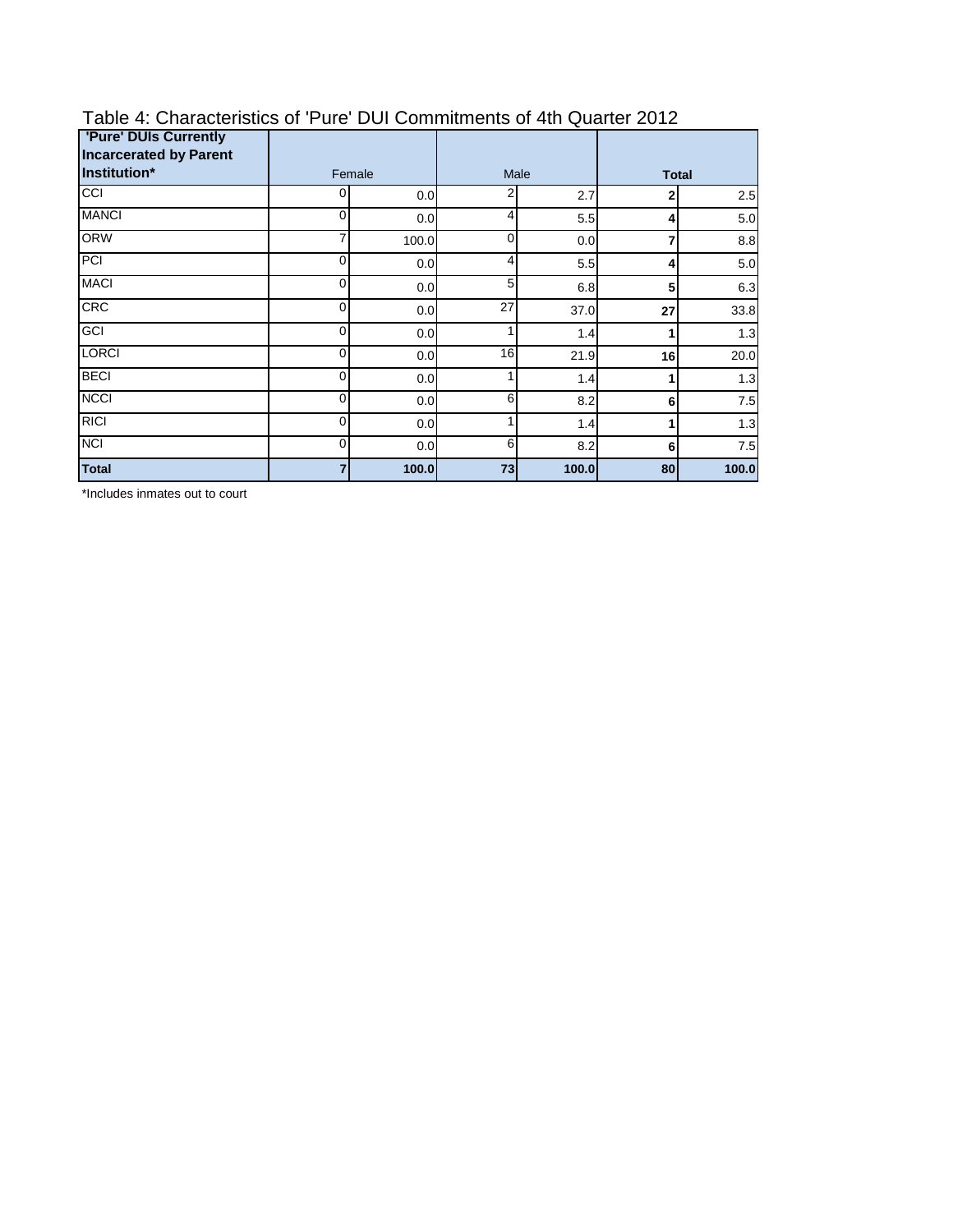| <b>STATUS TYPE OF 'PURE' DUI OFFENDERS</b>                   |                          |      |                 |      |                |                     |                       |     |       |              |                         |       |                      |                                              |                |
|--------------------------------------------------------------|--------------------------|------|-----------------|------|----------------|---------------------|-----------------------|-----|-------|--------------|-------------------------|-------|----------------------|----------------------------------------------|----------------|
| <b>SELECTED VARIABLES</b>                                    | New Admission from Court |      | Admin, Transfer |      |                | <b>Returned AWL</b> | New Admission-CC Viol |     |       | Out to Court | <b>Judicial Release</b> |       |                      | <b>Expiration of Stated Term</b><br>(No PRC) |                |
| <b>RACE</b>                                                  | N                        | %    | N               | %    | N              | $\%$                | N.                    | %   | N     | %            | N                       | $\%$  | N                    | %                                            | <b>Total</b>   |
| White                                                        | 41                       | 55.4 | 27              | 36.5 | 2              | 2.7                 |                       | 1.4 |       | 1.4          |                         | 1.4   |                      | 1.4                                          | 74             |
| Non-White                                                    | З                        | 50.0 |                 | 50.0 | $\Omega$       | 0.0                 | ΩI                    | 0.0 | ∩     | 0.0          | $\Omega$                | 0.0   | $\Omega$             | 0.0                                          | $6 \mid$       |
| <b>TOTAL</b>                                                 | 44                       | 55.0 | 30 <sup>l</sup> | 37.5 | $\overline{2}$ | 2.5                 |                       | 1.3 |       | 1.3          |                         | 1.3   |                      | 1.3                                          | 80             |
| <b>GENDER</b>                                                | N                        | %    | N               | %    | N              | %                   |                       |     |       |              |                         |       |                      |                                              |                |
| Female                                                       | 3                        | 42.9 |                 | 28.6 |                | 14.3                | <sup>0</sup>          | 0.0 | 0     | 0.0          |                         | 14.3  | $\Omega$             | 0.0                                          | $\overline{7}$ |
| Male                                                         | 41                       | 56.2 | 28              | 38.4 |                | 1.4                 |                       | 1.4 |       | 1.4          |                         | 0.0   |                      | 1.4                                          | 73             |
| <b>TOTAL</b>                                                 | 44                       | 55.0 | 30 <sup>1</sup> | 37.5 | $\overline{2}$ | 2.5                 |                       | 1.3 |       | 1.3          |                         | 1.3   | $\blacktriangleleft$ | 1.3                                          | 80             |
| <b>COMMIT COUNTY</b>                                         | N.                       | %    | N               | $\%$ | N              | %                   |                       |     |       |              |                         |       |                      |                                              |                |
| Major Urban*                                                 | 17                       | 58.6 | 11              | 37.9 | n              | 0.0                 | $\Omega$              | 0.0 | ∩     | 0.0          |                         | 3.4   | $\Omega$             | 0.0                                          | 29             |
| All Others                                                   | 27                       | 52.9 | 19              | 37.3 | $\overline{2}$ | 3.9                 |                       | 2.0 |       | 2.0          | $\Omega$                | 0.0   |                      | 2.0                                          | 51             |
| <b>TOTAL</b>                                                 | 44                       | 55.0 | 30 <sup>l</sup> | 37.5 | $\overline{2}$ | 2.5                 |                       | 1.3 |       | 1.3          |                         | $1.3$ | 1                    | 1.3                                          | 80             |
| <b>PRIORS INCARCERATIONS</b><br>(includes all offense types) | N                        | %    | N               | %    | $\mathbf N$    | $\%$                |                       |     |       |              |                         |       |                      |                                              |                |
| None                                                         | 16                       | 47.1 | 13              | 38.2 |                | 2.9                 |                       | 2.0 |       | 2.9          |                         | 2.9   |                      | 2.9                                          | 34             |
| One                                                          | 13                       | 56.5 |                 | 39.1 |                | 4.3                 | $\Omega$              | 0.0 |       | 0.0          | $\Omega$                | 0.0   | $\Omega$             | 0.0                                          | 23             |
| Two                                                          |                          | 63.6 |                 | 36.4 | ∩              | 0.0                 | <sup>n</sup>          | 0.0 |       | 0.0          | $\Omega$                | 0.0   | $\Omega$             | 0.0                                          | 11             |
| Three or More                                                | 8                        | 66.7 |                 | 33.3 | ∩              | 0.0                 | $\Omega$              | 0.0 |       | 0.0          | $\Omega$                | 0.0   | $\Omega$             | 0.0                                          | 12             |
| <b>TOTAL</b>                                                 | 44                       | 55.0 | 30              | 37.5 | $\overline{2}$ | 2.5                 |                       | 1.3 |       | 1.3          |                         | 1.3   | $\blacktriangleleft$ | 1.3                                          | 80             |
| <b>AGE</b>                                                   |                          |      |                 |      |                |                     |                       |     |       |              |                         |       |                      |                                              |                |
| Mean                                                         | 43.00                    |      | 41.00           |      | 47.00          |                     | 33.00                 |     | 39.00 |              | 37.00                   |       | 42.00                |                                              |                |
| Median                                                       | 42.00                    |      | 43.00           |      | 47.00          |                     | 33.00                 |     | 39.00 |              | 37.00                   |       | 42.00                |                                              |                |
| <b>SENTENCE IN MONTHS</b>                                    |                          |      |                 |      |                |                     |                       |     |       |              |                         |       |                      |                                              |                |
| Mean                                                         | 22.00                    |      | 33.00           |      | 42.00          |                     | 29.00                 |     | 72.00 |              | 18.00                   |       | 2.00                 |                                              |                |
| Median                                                       | 24.00                    |      | 29.00           |      | 42.00          |                     | 29.00                 |     | 72.00 |              | 18.00                   |       | 2.00                 |                                              |                |

### Table 5: Selected Variables by Status Type of 'Pure' DUI Offenders of 4th Quarter 2012

\*Cuyahoga, Franklin, Hamilton, Lucas, Montgomery, Stark and Summit